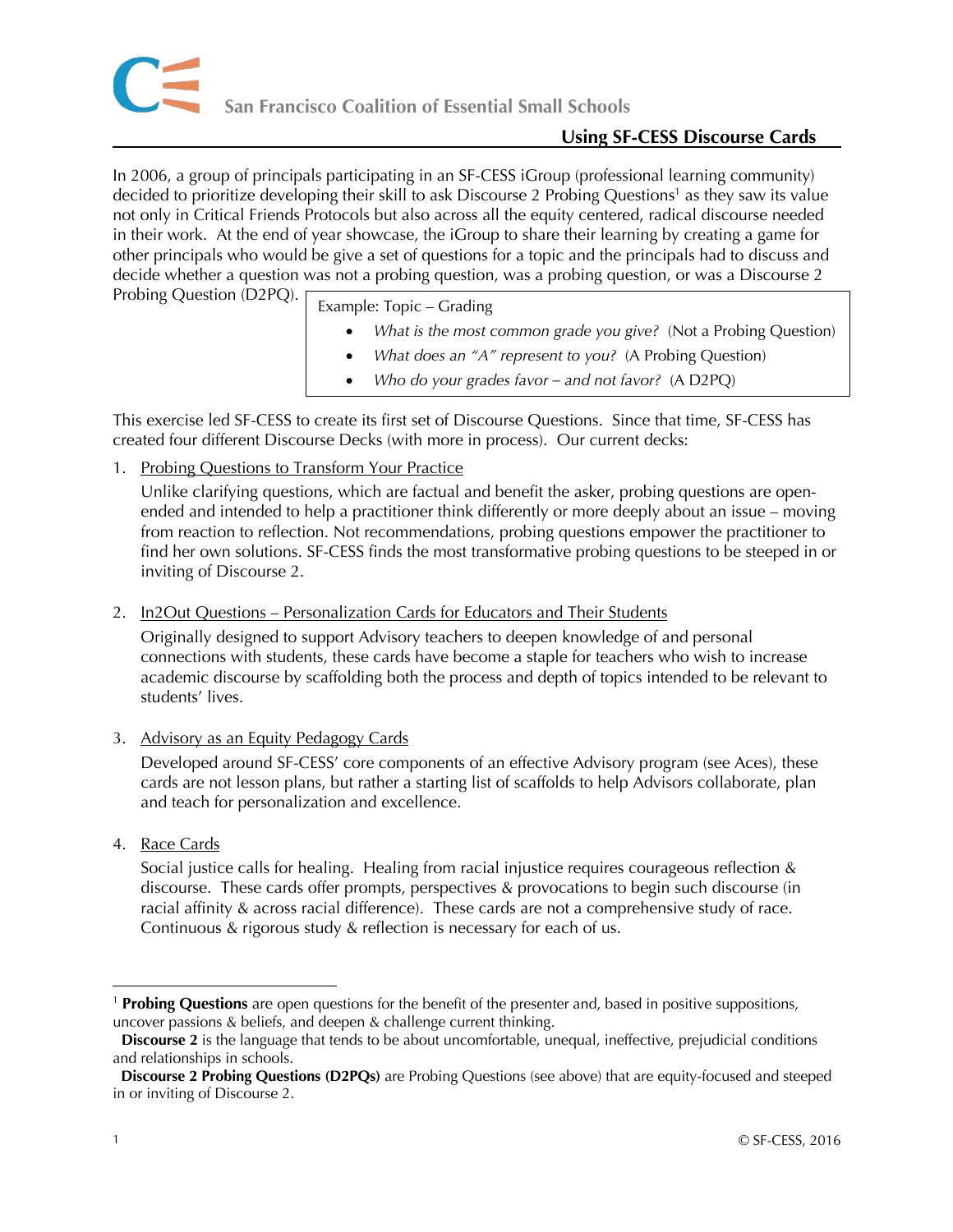## **Using "Probing Questions to Transform Your Practice" Cards**

Educators use these cards in a variety of ways to support teams and communities to foster a sense of inquiry, reflection and transformation. As with all SF-CESS' Discourse Cards, facilitators should consider the intent and feel free to edit actual words to match the intended goals and context.

In general, the format of the card is:

*Topic*

*Probing Question*

#### *Discourse 2 Probing Question*

Consider using these cards…

- To develop your own probing questions to offer within critical friendship and/or collaboration. This includes using protocols to explore equity dilemmas or to look at adult practice and student results (i.e. Critical Friends Protocols, Consultancy Protocols, Issaquah Protocol, group debriefs…).
- To facilitate meaningful community builders in which participants reflect and share individually, in pairs or small groups about a topic through a personal lens. These cards are great scaffolds to support the act of sharing and hearing stories with each other.
- To invite more engagement when giving critical feedback during supervision, observations, etc.

Conditions: Before using these cards, participants should adopt norms that support critical friendship, and they should have professional development or review key concepts of Discourse 2, Probing Questions.

## **Using "In2Out Questions – Personalization Cards for Educators and Their Students" Cards**

The In2Out protocol, designed from the belief that real transformation is most sustainable when we start with our own stories, is an equity-centered protocol with the intended goal of facilitating inside-out, transformational work. Educators use these cards with students and with each other to link personal life to a community's context (curriculum, current events, group dynamics, etc.), increase engagement, and develop authentic relationships. In2Out discussions offer a great way to open up a new topic or unit.

The protocol asks open ended questions to foster deep reflection and provocative discourse by scaffolding both structure and content from engaging in individual and personal work (**In**), to making and sharing meaning with another or a few others (**2**), to considering larger issues about and with community (**Out**).

In general, the format of the card also serves as a basic lesson plan:

After carefully choosing and editing a card to be grade and content relevant,

**In (Into)**

Written Reflection/ Do Now (~4-5 minutes)

**2 (Through)**

Pair Share (~4-6 minutes)

#### **Out (Beyond)**

Table Talk with report out  $(-10 \text{ minutes} + -2)$  per table report out) or

Class Discussion (~10-20 minutes depending on size of class)

Total time can be as short as 18 minutes or as long as 30+ minutes.

Conditions: Before using these cards, educators or facilitators should have practices the protocol themselves a number of times to better understand and navigate the nuances of the protocol. Additionally, they should consider debrief questions in advance.